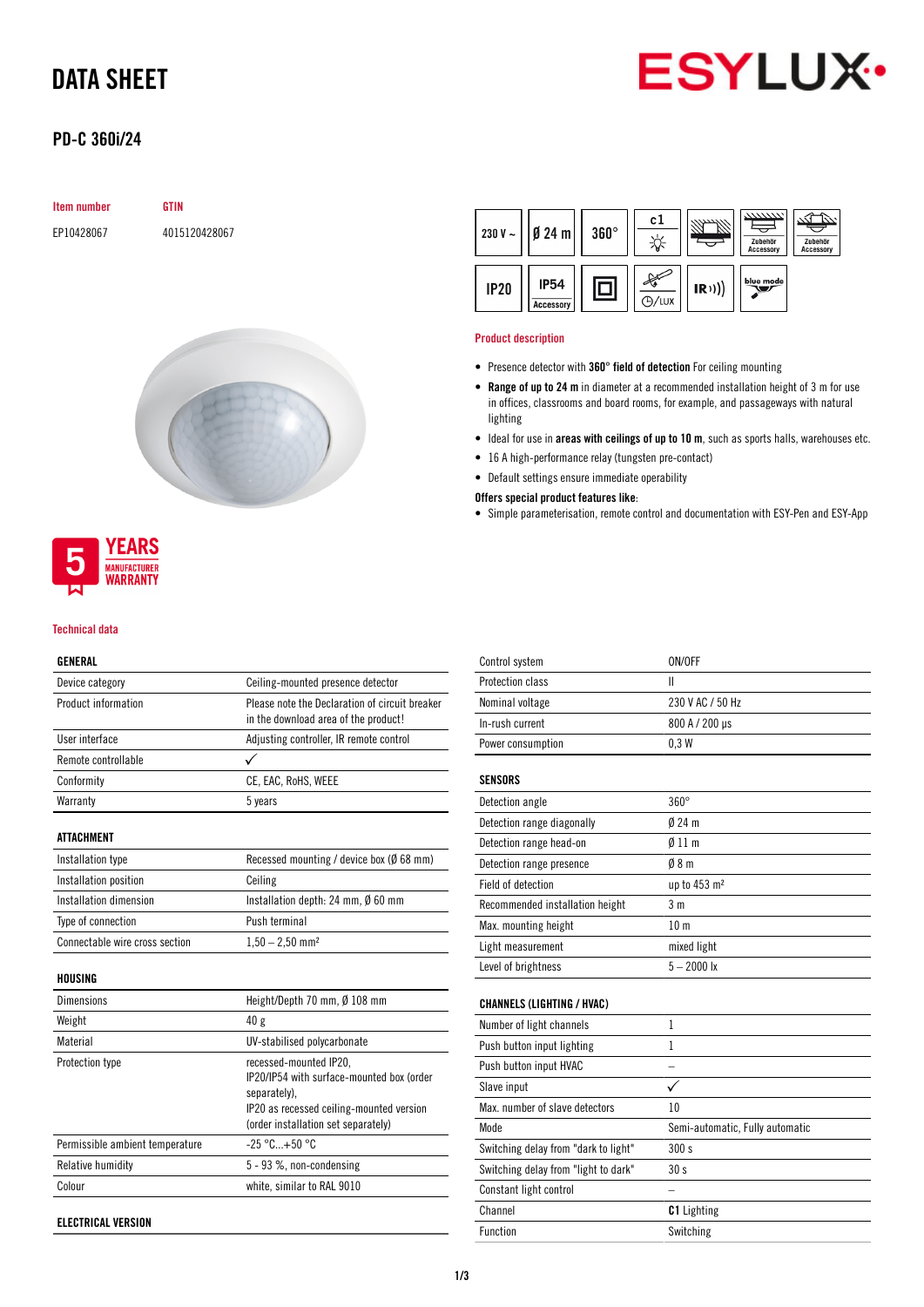# DATA SHEET



# PD-C 360i/24

| <b>Item number</b> | <b>GTIN</b>   |                                                                                                |                       |                                  |
|--------------------|---------------|------------------------------------------------------------------------------------------------|-----------------------|----------------------------------|
| EP10428067         | 4015120428067 |                                                                                                |                       |                                  |
| Switching capacity |               | 230 V/50 Hz, 16 AX<br>2300 W/10 A (cos phi = 1)<br>1150 VA/5 A (cos phi = $0,5$ )<br>600 W LED | Push button input     |                                  |
|                    |               |                                                                                                | Impulse feature       |                                  |
|                    |               |                                                                                                | Switch-off delay time | 60 s30 min (adjustable in steps) |
| Switch contact     |               | make contact / non-floating                                                                    |                       |                                  |

# Accessories

| <b>Product designation</b>        | <b>GTIN</b>   |
|-----------------------------------|---------------|
| Ceiling-mounted presence detector |               |
| PD-C 360/8 Slave                  | 4015120055379 |
| PD-C 360/24 Slave                 | 4015120055386 |
| PD-C 360/32 Slave                 | 4015120427770 |
| Cover                             |               |
| COMPACT COVER SET 24/32 SR        | 4015120425431 |
| COMPACT COVER SET 24/32 BK        | 4015120007491 |
| Mounting                          |               |
| COMPACT MOUNTING BOX IP20 SM WH   | 4015120425370 |
| COMPACT MOUNTING BOX IP20 SM SR   | 4015120425387 |
| COMPACT MOUNTING BOX IP54 SM WH   | 4015120425905 |
| COMPACT MOUNTING BOX IP54 SM SR   | 4015120425912 |
| MOUNTING SET IP20 FM 62 WH        | 4015120425929 |
| COMPACT MOUNTING BOX IP54 SM BK   | 4015120426940 |
| COMPACT MOUNTING BOX IP20 SM BK   | 4015120426933 |
| Protection                        |               |
| BASKET GUARD ROUND SMALL          | 4015120425615 |
| <b>BASKET GUARD ROUND LARGE</b>   | 4015120425608 |
| Remote control                    |               |
| ESY-Pen                           | 4015120425356 |
| Mobil-PDi/MDi-universal           | 4015120433993 |
| REMOTE CONTROL MDi/PDi            | 4015120425509 |